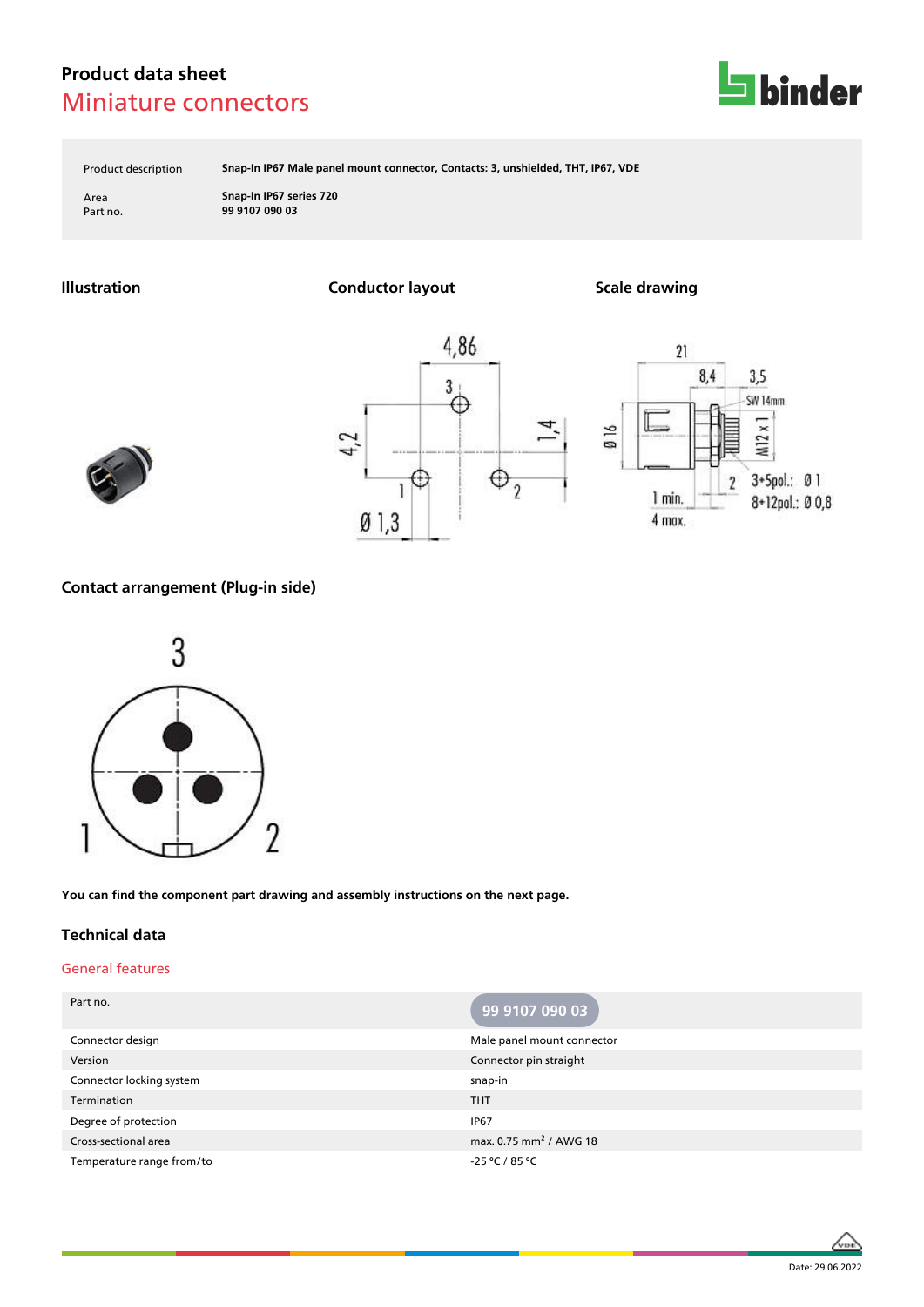

Product description **Snap-In IP67 Male panel mount connector, Contacts: 3, unshielded, THT, IP67, VDE**

Area **Snap-In IP67 series 720** Part no. **99 9107 090 03**

| Tightening torque screw nut | $0.8$ Nm            |
|-----------------------------|---------------------|
| Mechanical operation        | > 500 Mating cycles |
| Weight (g)                  | 5.00                |
| Customs tariff number       | 85369010            |

#### Electrical parameters

| Rated voltage             | 250 V                 |
|---------------------------|-----------------------|
| Rated impulse voltage     | 2500 V                |
| Rated current (40 °C)     | 7.0A                  |
| Insulation resistance     | $\geq 10^{10} \Omega$ |
| Pollution degree          | 2                     |
| Overvoltage category      | $\mathbf{I}$          |
| Insulating material group | $\mathbf{II}$         |
| <b>EMC</b> compliance     | unshielded            |

#### Material

| Housing material      | PA                                   |
|-----------------------|--------------------------------------|
| Contact body material | PA (UL94 V-0) black                  |
| Contact material      | CuZn (brass)                         |
| Contact plating       | Au (gold)                            |
| <b>REACH SVHC</b>     | CAS 7439-92-1 (Lead)                 |
| SCIP number           | 73f7d476-7d26-455d-85d8-046fe7c61694 |

### Authorization/approvals

| Approvals              | <b>VDE</b>  |
|------------------------|-------------|
|                        |             |
| <b>Classifications</b> |             |
|                        |             |
| eCl@ss 11.1            | 27-44-01-02 |
| <b>ETIM 7.0</b>        | EC002635    |
|                        |             |

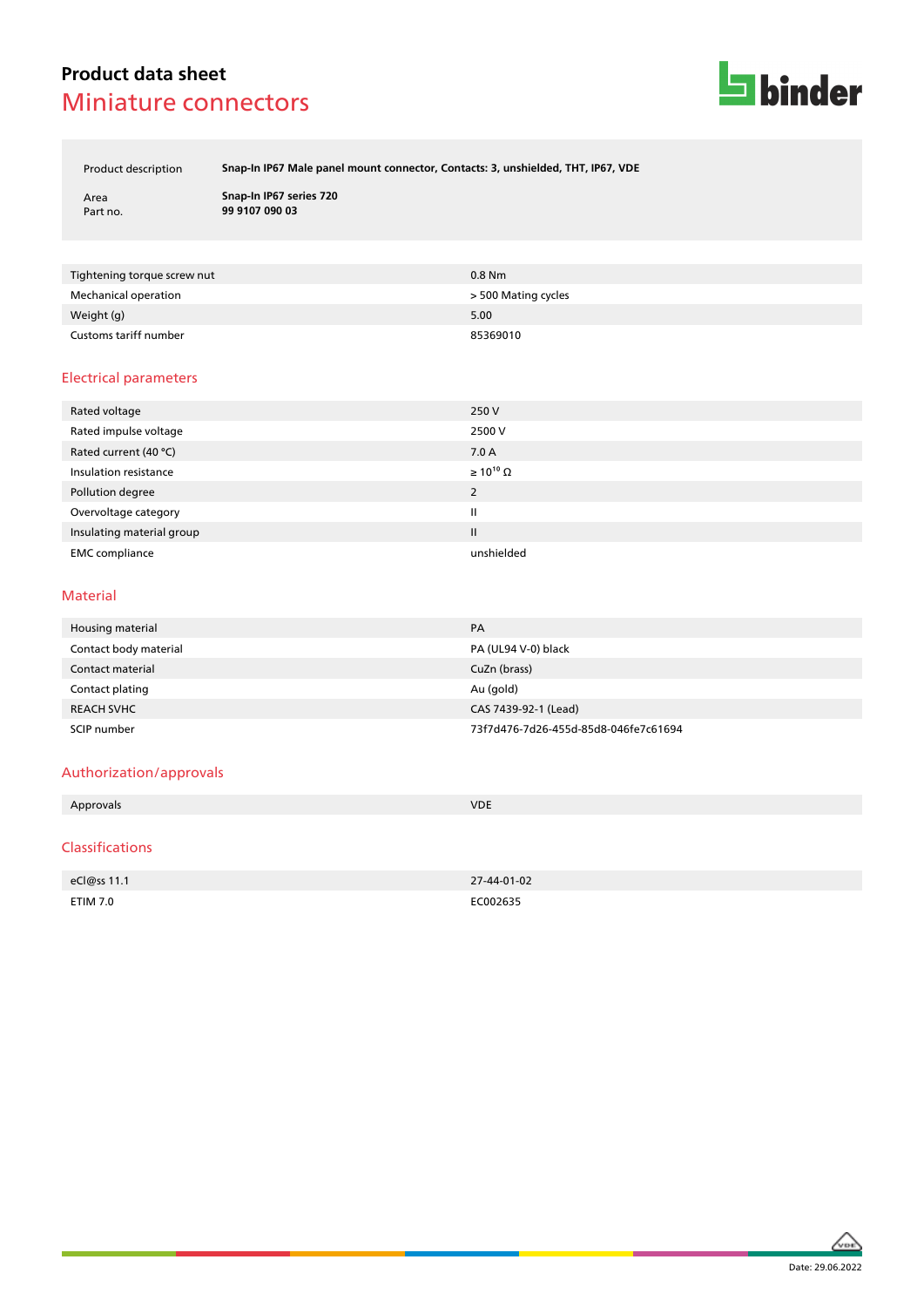

Product description **Snap-In IP67 Male panel mount connector, Contacts: 3, unshielded, THT, IP67, VDE**

Area **Snap-In IP67 series 720** Part no. **99 9107 090 03**

## **Component part drawing**



### **Assembly instructions / Panel cut-out**